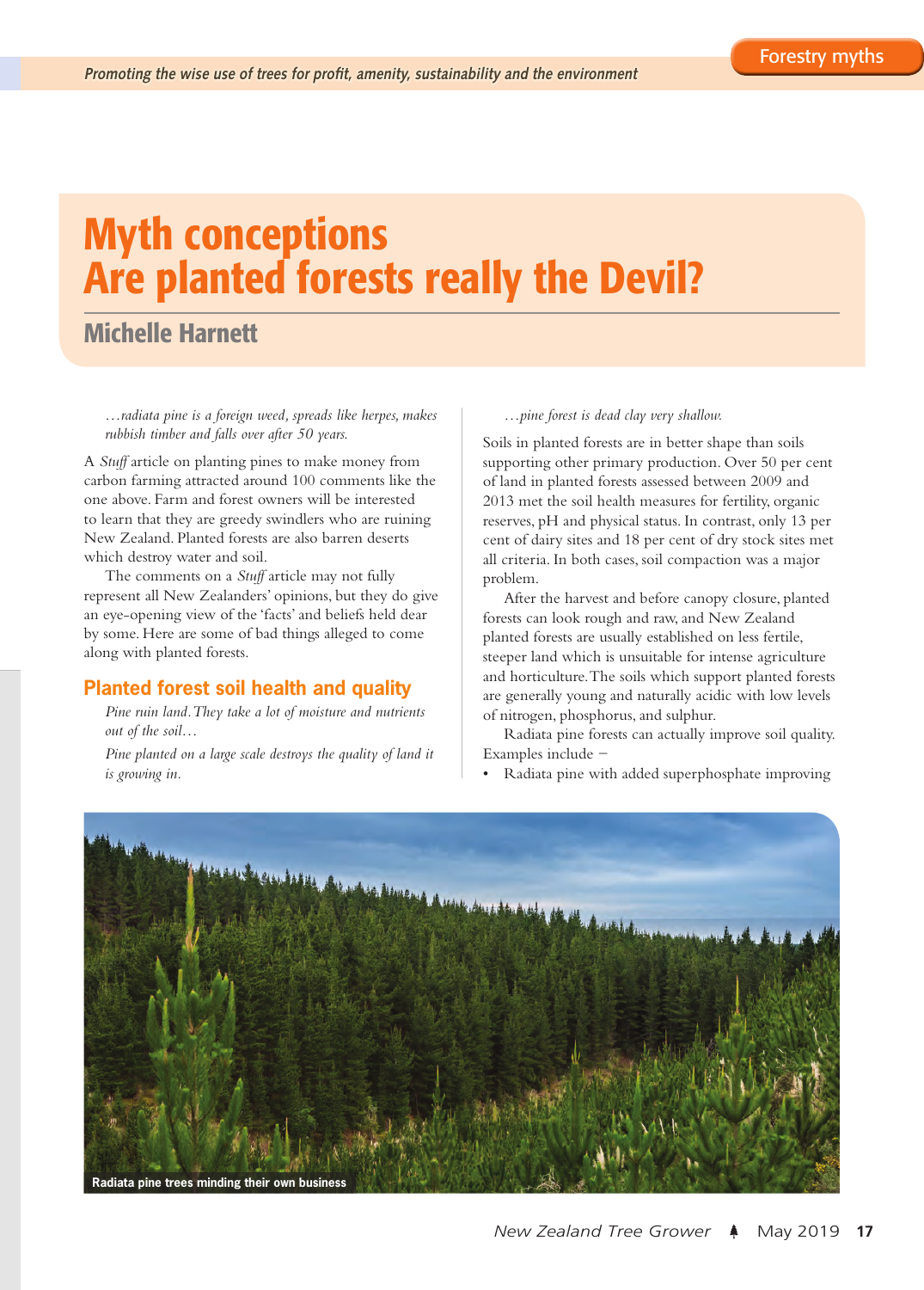the soil chemical properties of an eroded clay soil in north Auckland

- Stimulated tree root activity lowered the water table and improved the physical condition of the soil at the same site
- Radiata pine on coastal sand dunes north of Auckland accelerated the development of a topsoil resulting in a soil classification change from 'raw' to 'recent'.

### **Acid soils**

All forestry sites tested between 2009 and 2013 were in the healthy range for soil acidity. The widespread belief that pines lower soil pH is false. In fact, all forest soils tend to be acidic including indigenous New Zealand forests, deciduous forests and conifer forests.

A factor reinforcing the acid soil view in New Zealand could be that grass prefers a neutral to alkali pH. Pasture is usually top-dressed with lime and fertiliser to increase the soil pH. Pasture allowed to regenerate into native forest, or is converted into planted forest, naturally reverts to a more acidic state.

Examples of soil pH values for different soils, all from the Waikato region, and land uses include indigenous forest pH 5.60, pasture pH 5.92, maize crop pH 6.30. Pumice soil in the Kaingaroa Forest falls to within an approximate range of pH5.1 to 5.6.

#### **Effect of repeated rotations on soil fertility**

Maintaining fertility from one rotation to the next is a concern as many of New Zealand's planted forest soils are now supporting their third rotation. Initial soil nutrient levels, vulnerability to soil disturbance, and the number of harvests which have taken place influence the effect of harvesting activities. Sites at greatest risk of nutrient deficiencies are those which have soils already low in nutrients.

Scion research has found repeated rotations have not caused a decline in nutrients. This takes place as long as the forest floor is left intact and some slash is left on site to supply nutrients for the next rotation.

#### **Water**

*Pines suck moisture out of the ground and that's also bad if they are near a stream.*

All trees, indigenous or exotic, affect water in the soil. Several things happen when rain falls on trees. The moisture is caught in the foliage and branches and it is tree height rather than species which influences how much. Some of the moisture intercepted by the tree evaporates. Water that makes it into the ground is



**forests are similar to those found in indigenous forest streams**

taken up by the roots and transported around the tree and some is breathed out or transpired though pores in leaves or needles. Surprisingly, rooting depth does not control the rate at which water is transpired. Rather, it is how easy it is for water vapour to escape through leaf surfaces. Trees can control the pores in their leaves in dry conditions and transpiration is less than that of pasture, for example.

Tree planting in a previously deforested area can be thought of as returning catchment water flows to what they were when a catchment was in native bush. While afforestation will usually reduce average local water yield, unless the afforested area is large, downstream effects on water resource security and river ecosystem health are generally likely to be small.

In drought-prone areas with highly modified landscapes, changes in catchment flow may be a problem. Interestingly, low flows during a drought can be affected by the underlying rock type. Some rocks hold more water, especially those with voids and cracks, and release water over a long period. Forests may be better at recharging bedrock than pasture. In landscapes with adequate storage in bedrock fractures, forest regrowth can help recharge aquifers, and maintain water flow in dry seasons, compared with cropping.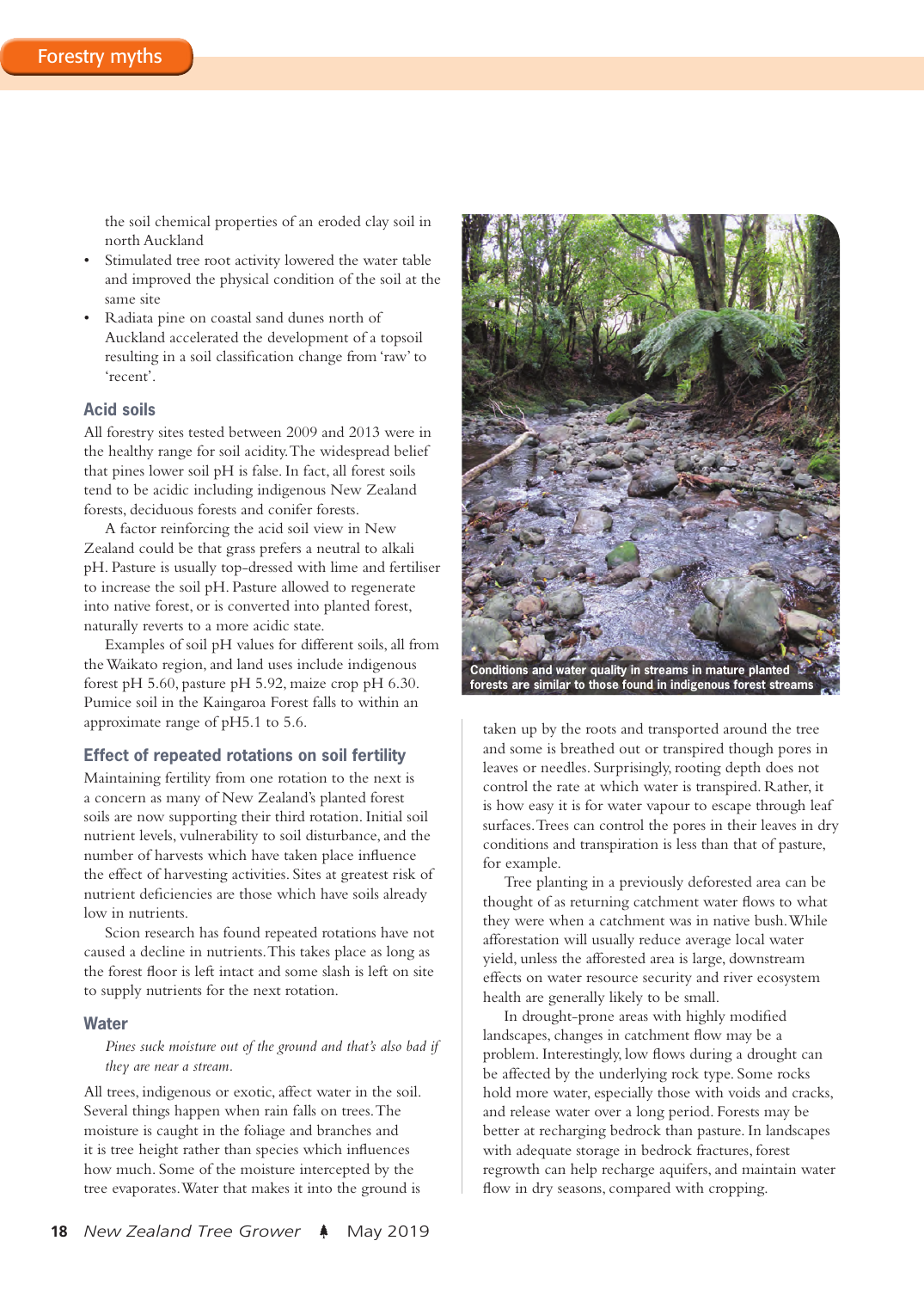Trees and their deep roots soaking up water provide other benefits, including binding the soil and slowing slip movement, decreasing water run-off and erosion, and draining and improving heavy, clay soils. Trees may also reduce shallow slips and local 'flash' floods but are not likely to reduce major large-scale flooding or deep landslides.

#### **Streams in planted forests**

The quality of water in mature planted forests is high and similar to that of streams winding through indigenous forests. Both forest types reduce sediment and nutrient loss, especially compared to scrubland or grassland. Afforestation of pasture land has been found to significantly improve a wide range of water quality attributes such as stream temperature, nutrient and sediment concentrations and microbial contamination within four to six years of planting.

The shade provided to forest streams by mid-rotation and mature planted forests keeps the water cool, providing habitats for native fish species such as the banded kokopu and other galaxiids, longfin eels and freshwater crayfish. The aquatic invertebrate communities are also healthy – a further indication of good water quality.

Water quality can suffer at harvest, especially with clear-cut harvesting up to the stream edge. Retaining intact riparian buffers, and to a lesser extent, moderate quantities of logging slash across small stream channels, helps reduce harvest effects. The speed with which streams recover after harvest is influenced by terrain and harvesting activities.

#### **Biodiversity**

*I don't think pine forests are good for bird life and eco systems.*

*Does anyone in NZ … actually want NZ as a pineforested wasteland inhabited only by people, cicadas and possums?*

Planted forests are home to plants, birds, bats, lizards, frogs, insects and other invertebrates despite the pervasive monoculture, wasteland myth. Biodiversity levels in planted forests are higher than those found on pastural, agricultural and horticultural land, but lower than the levels in indigenous forests.

At least 120 threatened indigenous species are found in planted forests including kiwi and forestry's poster bird, the karearea or bush falcon. Kiwi are found in all parts of planted forest, from slash piles to mature stands. The ground-nesting falcons like clear felled blocks and the high prey density nearby. Insect eating birds are common, but fruit and nectar eaters less so. Both the country's rare bat species are also found feeding, commuting and roosting in radiata forests. Bats choose home ranges near native forest remnants and in areas with older trees that provide roosting sites. Carnivorous snails, rare orchids, Archey's frog – the list goes on.

The surprising level of indigenous species living among radiata pine is due in part to planted forests functioning as a haven for some species in highly modified landscapes where they are often the only forest habitat. In fragmented landscapes, planted forests can also become parts of corridors which help species movement between

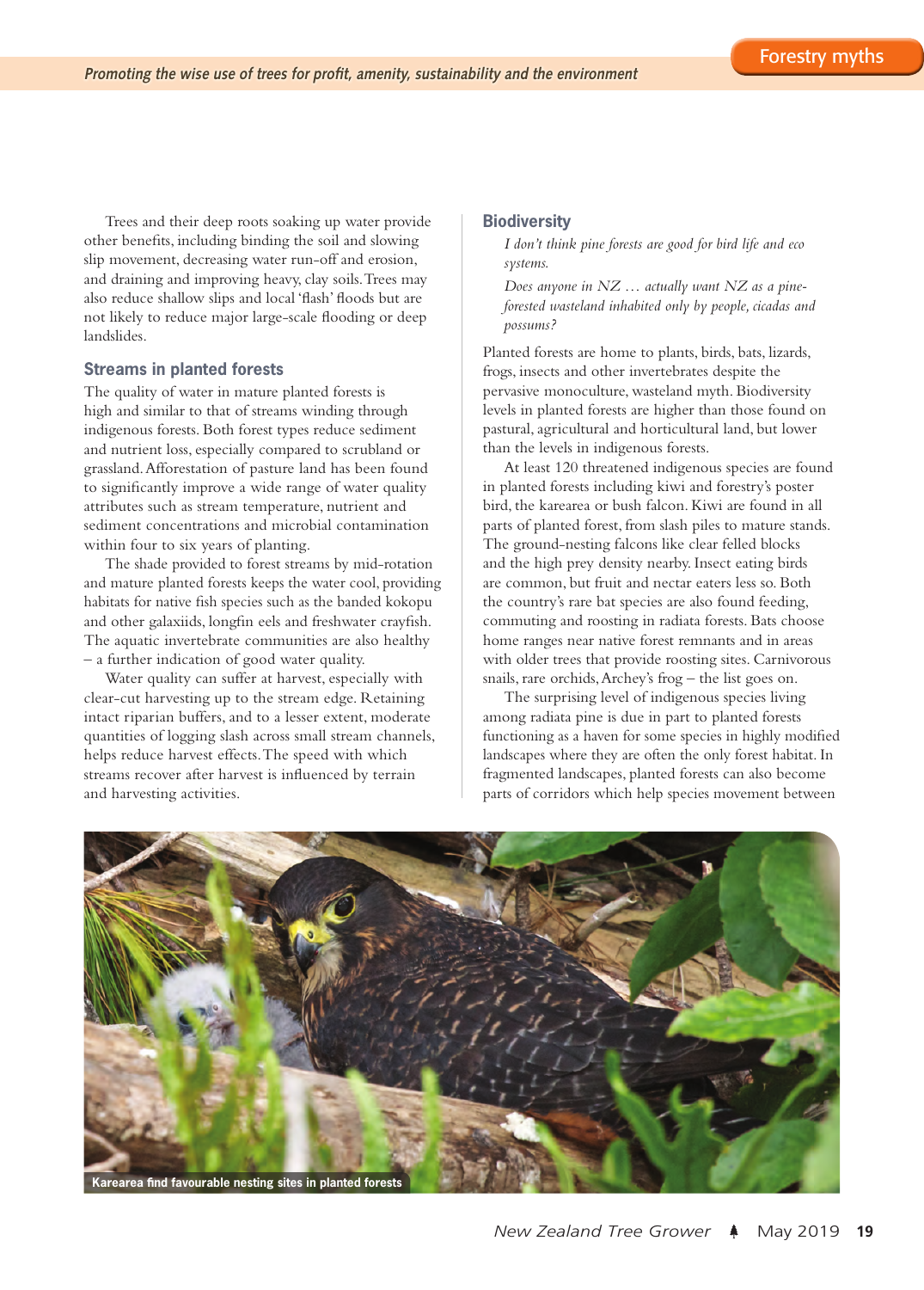otherwise isolated native forest patches and other habitats.

New Zealand and its forest owners are looking after indigenous flora and fauna. Areas of significance are protected by law. Forest certification systems like the Forest Stewardship Council and Programme for the Endorsement of Forest Certification certify forests to meet verified standards of forest management, including maintaining, conserving and enhancing biodiversity throughout the entire forest estate. By identifying, mapping and managing areas of significant indigenous biodiversity, forest owners and managers can schedule forest activities around kiwi and karearea breeding seasons, fish spawning, and maintain riparian buffers during logging, for example. Predator control is another activity that directly improves biodiversity.

## **The Emissions Trading Scheme is a rort**

*I am keen to hear someone explain the rort that is ETS to me.*

*The only benefit in planting pine is the profit to the planter and the carbon tax profiteer.*

*... If the scheme doesn't require payment for the carbon released then it is a fraud. Anyone know how it currently works?*

*Are we not just temporarily storing carbon as wood, which then most likely gets made into timber or paper, which eventually ends up getting burnt or rotting in a landfill? Net gain =zero?*

Here the commenters may have a point. The Emissions Trading Scheme is complicated and Ministry for Primary Industries is changing it to make it simpler to understand and run.

The purpose of the Emissions Trading Scheme is to encourage activity which lowers the rate at which greenhouse gases are released to the atmosphere, or prevents emissions altogether, or even better, removes greenhouse gases from the atmosphere, while discouraging activities that emit them. The use of a trading scheme is intended to allow this to happen as efficiently as possible at least cost using market forces.

Organisations which emit greenhouse gases must surrender carbon credit units – New Zealand Units – to the government. These organisations can buy carbon credits from forest growers, who can earn credits from the government as the trees grow and absorb carbon dioxide. The units earned eventually have to be paid back if the carbon stock decreases, such as when the trees are harvested.

This seems like a zero-sum game for harvested forests. But it neatly solves the main problem presented by traditional investment in forestry – incurring establishment costs and management costs from the start and having to wait for decades before any income is received. The ability to trade in carbon credits transforms the timing of cash flows, making an investment in forestry more attractive.

The commenters were also unclear about how carbon cycles naturally. The carbon dioxide emitted when plants die and decay naturally is reabsorbed by growing plants. This is known as the biogenic carbon cycle. Carbon dioxide emitted from slash after harvest, or paper or timber that is burned or goes to landfill is part of this closed cycle. The problem of increasing carbon dioxide levels comes when coal, oil or gas, which have been locked in the ground for millions of years, are burned. This ancient carbon is not part of the biogenic cycle and burning it increases the total amount of carbon dioxide in the atmosphere.

#### **Up in smoke**

*Pinus radiata is like tinder for fires.*

Coverage of the Pigeon Valley forest fire near Nelson in February 2019 brought out the commentators as well. Yes, radiata pine will burn in the right circumstances. It originates from fire-prone California and is adapted to a fire ecology. Fire is effective at opening cones and releasing seeds. Fire also creates a fertile seedbed. Reproduction rates are greatest after surface fires that the parent trees, with their canopies high above the ground, survive.

Forest owners and managers do not want their assets to go up in smoke. Fire protection is an important consideration for New Zealand forest managers. A survey of forest owners in 2005 found the forestry sector spent more per hectare on fire prevention and preparedness than entities such as the Department of Conservation or local and regional councils.

Dry and elevated fuel loads contribute to easy fire ignition and spread. Hot dry weather dries forest fuels such as slash and pruning material, understorey scrub vegetation, pine needle litter and organic material in the soil, contributing to the amount of fuel available to burn.

Owners of small to medium forests can take precautions by removing prunings, weeds and flammable scrub like gorse, creating firebreaks and ensuring water sources are available for firefighting. Another option is planting species such as lucerne, which has a very low flammability, in firebreaks and around forest edges.

People start fires. The Pigeon Valley fire was probably ignited accidentally by a spark from agricultural